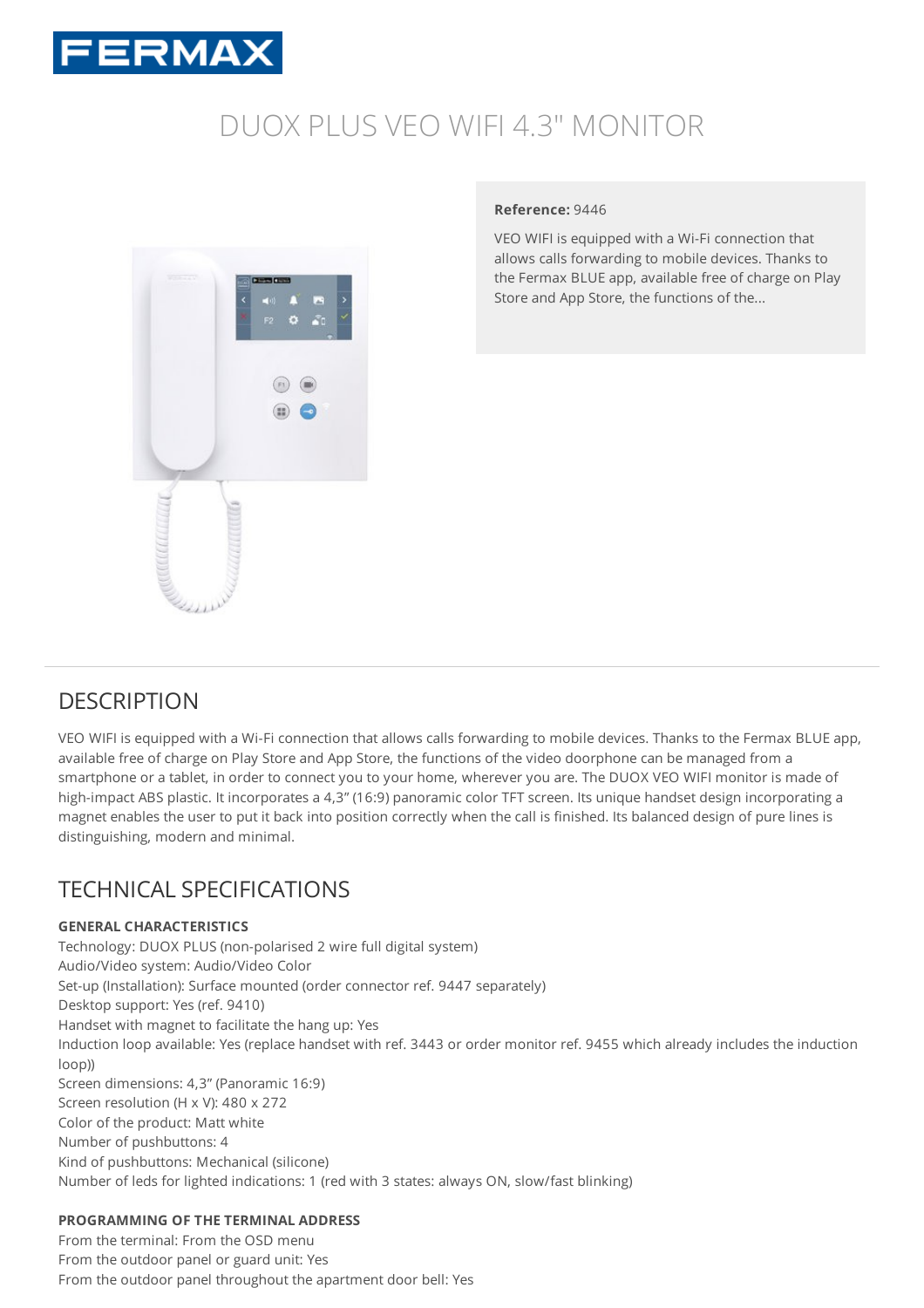

#### **FEATURES**

Automatic picture capture when the visitor calls (PHOTOCALLER): Yes (1 photo/call, until 150 photos, 368 x 288 pixels). This feature can be enabled by the user. Disabled by default. Guard unit call: Yes (by means of the door release button) Auto-on: Yes (with 3 outdoor panels/cameras) OSD menu: Yes Additional function F1: Yes (Button F1 sends a negative and/or command) Additional function F2: Yes (it only sends command, no negative) Apartment door bell differentiated from the outdoor panel: Yes Connection for additional devices (call extension, light/buzzer activator, etc.): Yes (ref. 2040, ref. 2438, ref. 3267) Additional terminals on the same address: Yes, max. 2 additional terminals (additional power supply can be required) Doormatic (automatic door release for offices, etc.): No

### **ADJUSTMENTS**

Date and time: Yes

Ring tones selection: Yes (5). Configurable for Block Panel 0, Block Panel 1, General Entrace Panel 0 and Concierge unit. Call volume control: Yes (10 levels by OSD menu) Do-not-disturb mode: Yes (by OSD menu) + Red led indication Audio volume control: Yes (10 levels by OSD menu) Brightness, color and contrast control: Yes (by OSD menu)

### **TECHNICAL FEATURES**

Product dimensions (width x height x depth) mm: 200 x 200 x 23 (44 including handset) Time to answer or open the door since the call is done: 30 s. Conversation time: 90 s. Conversation privacy: Yes Voltage: 18-24 Vdc Maximum consumption: 5.6 W Standby consumption (paired and connected): 1.3 W Working temperature (ºC, ºF), Humidity: [-5ºC, +40ºC][23ºF, 104ºF], [0%, 90%] Line adaptor included in the terminal: Yes (A, C, default position OFF) Connections: Bin, Bin, Bout, Bout, -, A+, F1, T

# **CALL FORWARDING (APP "BLUE" FOR SMARTPHONES &, TABLETS)**

Call forwarding to smartphones and tablets: Yes (App Compatible with iOS>,=11, Android>,=6)

Connectivity: Wifi (2,4 Ghz) and 3G/4G

Pairing of the monitor with the wifi router of the house: Once the App is installed, the user must register first. Pairing by scanning a QR code in the monitor menu.

Maximum number of apartments that can be managed from the App: No limit

Maximum number of smartphones/tablets where call divert from the same house can be used: 10 (including administrator's and invited user's devices)

Maximum number of users that can be invited by the administrator: 5

Calls reception: Audio and Video from outdoor panels/concierge units. With pre-view before audio communication is on. Conversation time: 90 s.

Mute: Yes

Video off: To reduce the data consumption when being in 4G mode

Switching of outdoor panels/cameras: Yes. It allows for switching to other panels/cameras (if any) with the same sequence than the monitors.

Auto-on: Yes. communication possible with 3 outdoor panels/cameras without being called

Activate additional feature (stairlight relay, second door, etc.): Yes. F1 button.

Door opening: Yes, protected by the unblocking code of the smartphone/tablet: PIN, fingerprint, pattern or face ID. Concierge call: Yes

Calls register: Yes (answered calls in green, missed calls in red)

Settings: Name and picture of the house, Do not disturb, Change password, Ringtone and vibration mode.

Picture &, Video capture: Not from the APP. Only automatically from the monitor

Available languages: 16 (Spanish, English, French, German, Portuguese, Finnish, Czech, Polish, Dutch, Norwegian, Greek, Danish, Swedish, Hebrew, Russian, Arabic)

**Weight:** 0,4702 kg

**Size of product when packed:** 5,1x22,2x20,7 cm

**EAN 13:** 8424299094465